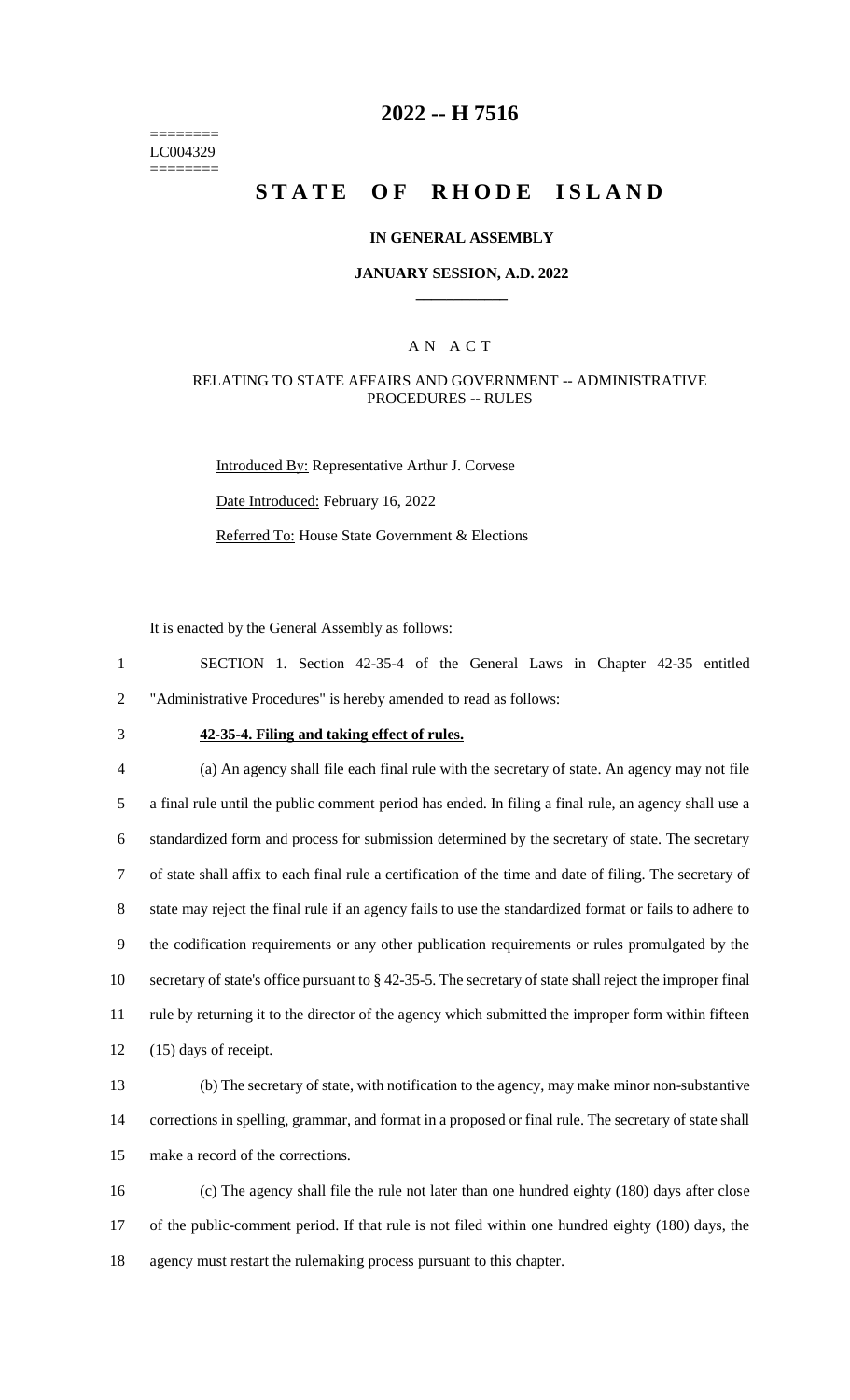| $\mathbf{1}$   | (d) A final rule filed by an agency with the secretary of state under this section must contain            |
|----------------|------------------------------------------------------------------------------------------------------------|
| $\overline{c}$ | the text of the rule and be accompanied by a record that contains:                                         |
| 3              | (1) The date the final rule was signed by the relevant agency head;                                        |
| 4              | (2) A reference to the specific statutory or other authority authorizing the rule;                         |
| 5              | (3) Any finding required by law as a prerequisite to the proposed rule or effectiveness of                 |
| 6              | the rule;                                                                                                  |
| $\tau$         | (4) The effective date of the rule; and                                                                    |
| $8\,$          | (5) A concise explanatory statement as defined by $\S$ 42-35-2.6.                                          |
| 9              | (e) Each rule hereafter shall be effective twenty (20) days after filing with the secretary of             |
| 10             | state, except:                                                                                             |
| 11             | (1) If a later date is required by statute or specified in the rule, the later date is the effective       |
| 12             | date;                                                                                                      |
| 13             | (2) An emergency rule under $\S$ 42-35-2.10 becomes effective upon signature by the agency                 |
| 14             | head and the governor, or the governor's designee;                                                         |
| 15             | $(3)$ A direct final rule under § 42-35-2.11, to which no objection is made, becomes effective             |
| 16             | thirty (30) days after publication, unless the agency specifies a later effective date;                    |
| 17             | (4) A final rule shall not be effective or enforceable until properly submitted and accepted               |
| 18             | by the secretary of state. $\frac{1}{2}$                                                                   |
| 19             | (5) No rule, promulgated in accordance with this chapter, shall become final, unless it is                 |
| 20             | approved by the general assembly, after the last agency rule making action has been completed, but         |
| 21             | prior to its filing with the office of the secretary of state, pursuant to $\S$ 42-35-4(e), but in no case |
| 22             | later than December 31 of the year it was promulgated.                                                     |
| 23             | (f) The secretary of state shall maintain a permanent register of all filed rules and concise              |
| 24             | explanatory statements for the rules. The secretary of state shall provide a copy of each certified        |
| 25             | final rule to an agency upon request. The secretary of state shall publish the notice of each final        |
| 26             | rule in the state register.                                                                                |
| 27             | SECTION 2. This act shall take effect upon passage.                                                        |

#### $=$ LC004329 ========